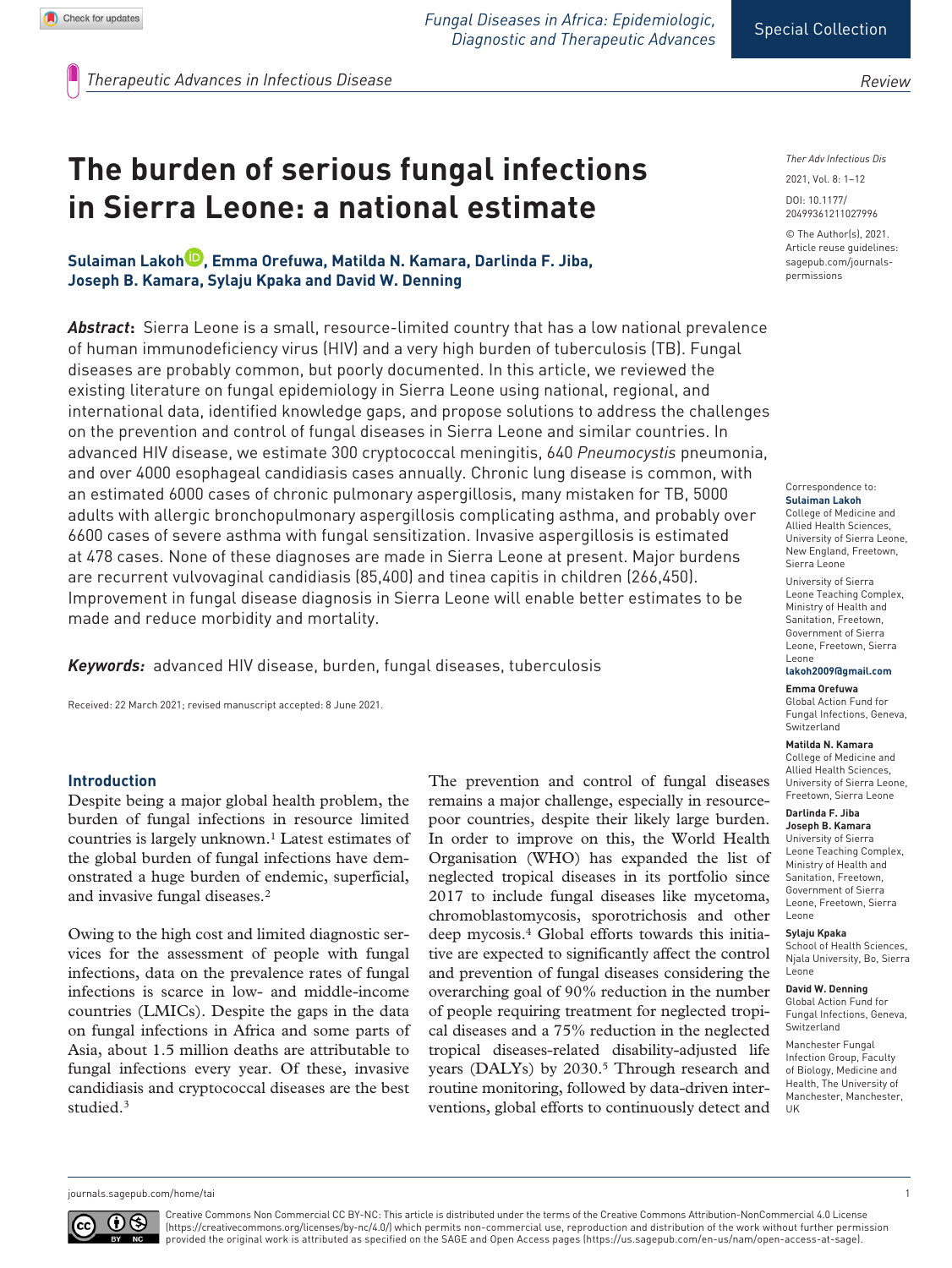adequately manage fungal infections and other neglected tropical diseases are critical to achieving these global goals.<sup>5</sup>

The drive to improve on the detection, management, and prevention of fungal diseases requires innovative strategies. The public health experience in the control of neglected tropical diseases (NTDs) can be directed to fungal diseases. Global, regional, and sub-regional collaborative initiatives such as the Expanded Special Project for the Elimination of Neglected Tropical Diseases (ESPEN) can be explored in the effort to control fungal diseases.<sup>6</sup>

Even with different strategies, fungal diseases may still be the main cause of morbidity and mortality in sub-Saharan Africa because they disproportionately affect the poor in tropical and subtropical regions.7 As the epidemiology of the disease shifts to the double burden of infectious and non-communicable diseases,<sup>8</sup> it is expected that the burden of deep mycosis and other fungal diseases in sub-Saharan Africa will also increase. For example, between 2006 and 2016, the global incidence of cancer in men and women increased by 38%.9 In response to these emerging health challenges, improvements in medical practice have also been observed, which has also contributed to the increase in the burden of fungal infections.

Sierra Leone is a low-resource country on the West Coast of Africa that has experienced a number of challenges in recent years. These include a decadelong civil war spanning from 1991 to 2002<sup>10</sup> and a devastating Ebola epidemic in 2014/201611 with a huge effect on its health service delivery. The 2014/2016 Ebola outbreak disrupted the development of laboratory processes, which may have caused significant diagnostic challenges when mapping Sierra Leone's fungal diseases.12

At the moment, the country has limited infrastructure to enable the diagnosis, management, prevention, and control of fungal diseases. Notwithstanding, data from a recent study on cryptococcal diseases in Sierra Leone demonstrated a substantial burden among patients with advanced human immunodeficiency virus (HIV) disease.<sup>13</sup>

In this article, we reviewed the existing literature on fungal epidemiology in Sierra Leone, identified knowledge gaps, and propose solutions to address the challenges on the prevention and control of fungal diseases in Sierra Leone and similar countries.

# **Materials and methods**

# *Data sources and search strategy*

We conducted a review of published articles to evaluate the burden of fungal diseases in Sierra Leone. A literature search was conducted using PubMed, Google Scholar, and the African Journal Online for data on the burden of serious fungal infections, non-communicable diseases, asthma, HIV, cancers, and other immunosuppressive states. All articles with information on the burden of serious fungal infections conducted in Sierra Leone, neighboring countries, or internationally were eligible for inclusion. However, our search for articles in these databases is not systematic, because we included different groups of people that are at risk of various fungal infections. The search was extended to the websites of the National HIV Secretariat (NAS) and the United Nations Agency against HIV/AIDS (UNAIDS) for additional statistics on HIV in Sierra Leone. The website of WHO provided data from the global AIDS and TB reports and other health indices in Sierra Leone.

We extracted information on the population characteristics and profile of Sierra Leone from the websites of the Ministry of Health and Sanitation (MoHS) and other government ministries, departments, and agencies. HIV-related information was obtained by searching the database of NAS, UNAIDS, MoHS, and the global AIDS report from WHO. While the prevalence of HIV was obtained from the demographic health survey of 2019,<sup>14</sup> data on the number of people living with HIV was obtained from the UNAIDS reports of 2018 and the Global AIDS Monitoring Report of 2019.15,16 Other HIVrelated information, including late-stage diagnosis and advanced HIV disease was extracted from articles published on PubMed. We assumed a 7year decline in immunity in all HIV patients not on antiretroviral therapy, to a CD4 counts <200/µl. No transplant procedures are currently undertaken in Sierra Leone. Cystic fibrosis has yet to be described in West Africa. All source data is shown in Table 1.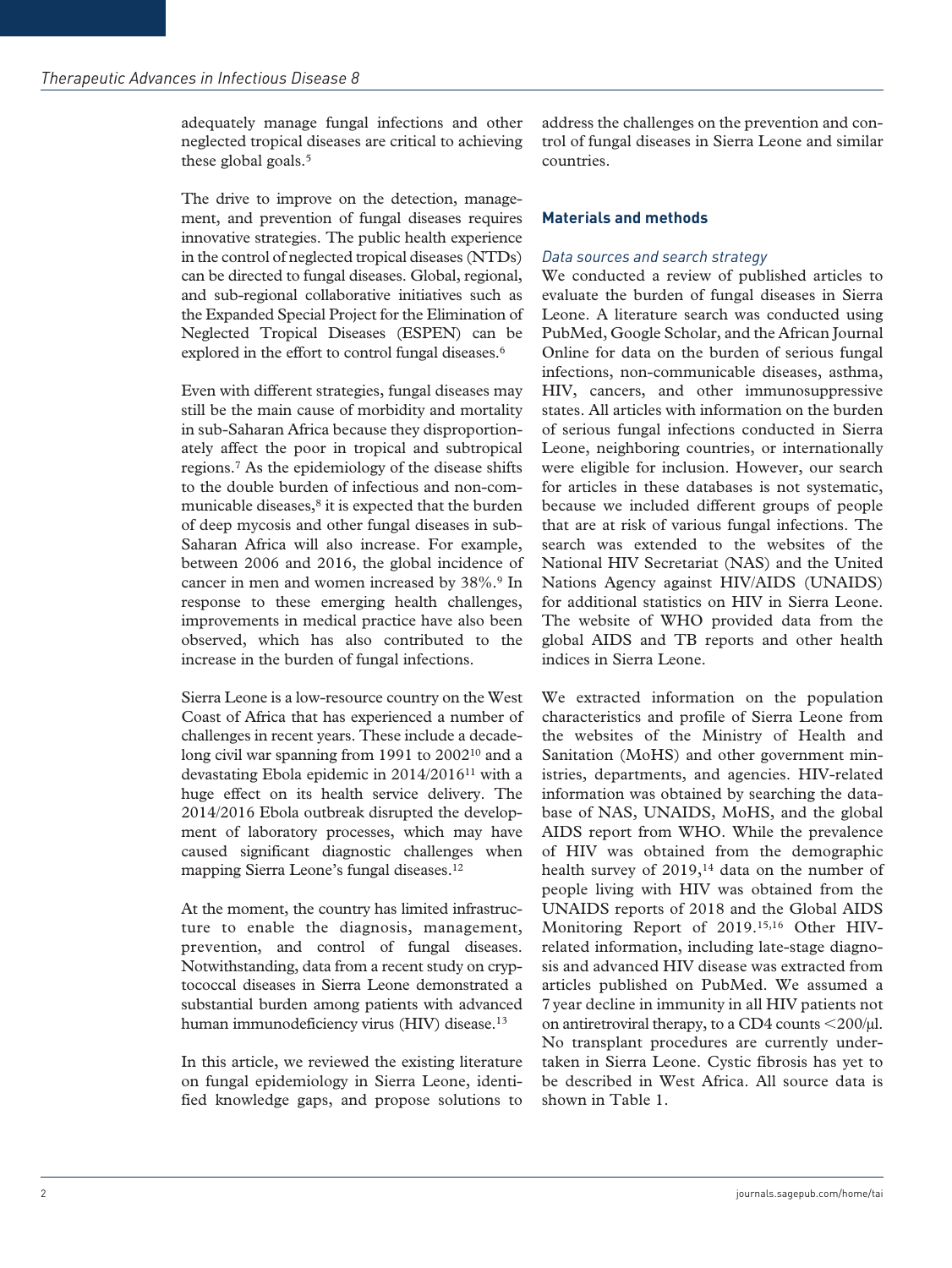| Table 1. Country profile and communicable and non-communicable disease burden in Sierra Leone. |  |
|------------------------------------------------------------------------------------------------|--|
|------------------------------------------------------------------------------------------------|--|

| <b>Variable</b>                  | Result                                                                                                                                                                                  | <b>Source</b>                                                                                                                                                            |
|----------------------------------|-----------------------------------------------------------------------------------------------------------------------------------------------------------------------------------------|--------------------------------------------------------------------------------------------------------------------------------------------------------------------------|
| Population characteristics       | Total population: 7,092,113                                                                                                                                                             | 2015 SL population census <sup>17</sup>                                                                                                                                  |
|                                  | Population under 15 years: 42%                                                                                                                                                          |                                                                                                                                                                          |
|                                  | Annual population growth rate: 3.2%                                                                                                                                                     |                                                                                                                                                                          |
|                                  | Percentage of women aged 15-49 years: 51.0%                                                                                                                                             |                                                                                                                                                                          |
|                                  | Total population of women aged 15-49: 1,835, 328                                                                                                                                        |                                                                                                                                                                          |
| Economic status                  | UN Human Development Index: 184 out of 188                                                                                                                                              | SMTDP 2019-2023 <sup>18</sup> ; DHS 2019 <sup>19</sup>                                                                                                                   |
|                                  | Poverty level: 57%                                                                                                                                                                      |                                                                                                                                                                          |
| Health status                    | Total number of functional health facilities: 1512 (67 Hospitals, 153<br>Clinics, 251 Community Health Centers, 423 Community Health<br>Posts and 618 Maternal and Child Health Posts). | SLMTDP 2019-2023 <sup>18</sup> ; MICS 2017;<br>DHS 201919                                                                                                                |
|                                  | Maternal mortality rate: 717 per 100,000 live births                                                                                                                                    |                                                                                                                                                                          |
|                                  | Infant mortality rate: 75 per 1000 live births                                                                                                                                          |                                                                                                                                                                          |
|                                  | Life expectancy at birth in 2017: 52.2 years                                                                                                                                            |                                                                                                                                                                          |
|                                  | Prevalence of underweight (weight/age) among children 6-59 months<br>(2SD): 11.7%                                                                                                       |                                                                                                                                                                          |
| HIV                              | The national prevalence of HIV among persons aged 15-49 years:<br>1.7%                                                                                                                  | DHS 2019 <sup>19</sup> ; UNAIDS 2019 <sup>16</sup> ; Lakoh<br>et al. <sup>20</sup> ; Yendewa et al. <sup>21</sup> ; Lakoh et al. <sup>22</sup> ;<br><b>UNAIDS 201815</b> |
|                                  | Total number of people living with HIV: 78,667                                                                                                                                          |                                                                                                                                                                          |
|                                  | Number of AIDS patients receiving ARVS: 32,468                                                                                                                                          |                                                                                                                                                                          |
|                                  | Prevalence of advanced HIV disease: 69.6%                                                                                                                                               |                                                                                                                                                                          |
|                                  | Prevalence of late-stage HIV diagnosis: 75.4%                                                                                                                                           |                                                                                                                                                                          |
|                                  | HIV prevalence in TB patients: 32.0%                                                                                                                                                    |                                                                                                                                                                          |
|                                  | AIDS-related deaths: 2700                                                                                                                                                               |                                                                                                                                                                          |
| TВ                               | National TB incidence rate: 295 per 100,000                                                                                                                                             | Global TB Report 2020 <sup>23</sup>                                                                                                                                      |
|                                  | Total TB cases: 23,000                                                                                                                                                                  |                                                                                                                                                                          |
|                                  | Number of notified TB cases in 2019: 17,144                                                                                                                                             |                                                                                                                                                                          |
|                                  | % of TB cases co-infected with HIV: 12.6%                                                                                                                                               |                                                                                                                                                                          |
|                                  | Total TB survivors: 19,920                                                                                                                                                              |                                                                                                                                                                          |
|                                  | Pulmonary TB survivors: 18,526                                                                                                                                                          |                                                                                                                                                                          |
| Asthma, COPD and cystic fibrosis | Asthma rate in adults: 4.59%                                                                                                                                                            | To $et$ al. $24$                                                                                                                                                         |
|                                  | Asthma number in adults: 200, 147                                                                                                                                                       | Hammond et al.                                                                                                                                                           |
|                                  | COPD prevalence GOLD stages II-IV: 3.20%                                                                                                                                                |                                                                                                                                                                          |

*(continued)*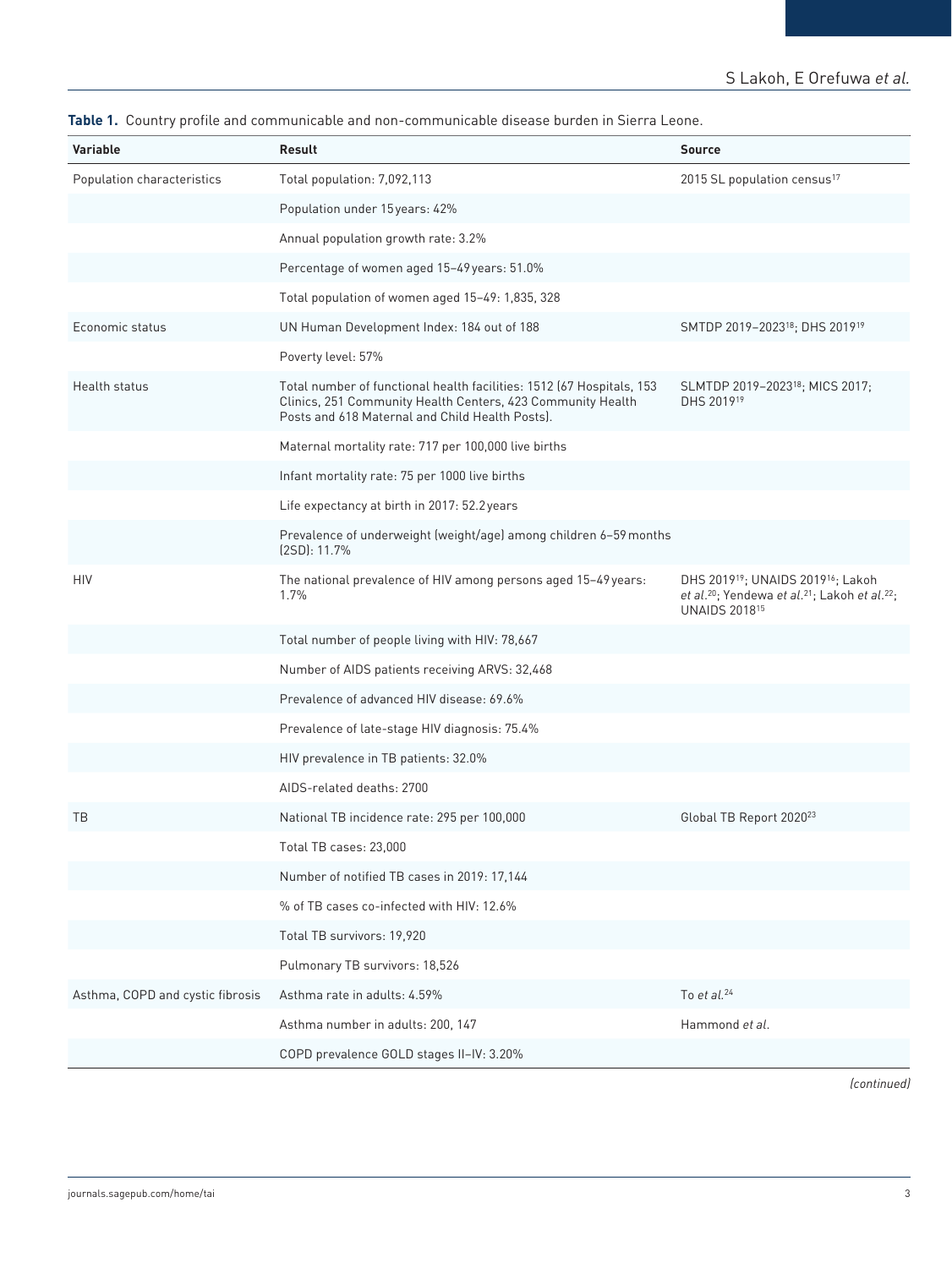#### **Table 1.** (Continued)

| Variable             | Result                                                                              | <b>Source</b>                      |
|----------------------|-------------------------------------------------------------------------------------|------------------------------------|
|                      | COPD admissions to hospital per year: 27,704 (assumes 10.5%<br>admissions per year) |                                    |
|                      | Cystic fibrosis: 0                                                                  |                                    |
| Malignancies         | Number of lung cancer deaths per 100,000 population: 127                            | Winkler et al. $25$ : ICD-10 C92.0 |
|                      | AML population frequency×/100,000: 2.5                                              |                                    |
|                      | AML patients per year: 191                                                          |                                    |
| Transplant recipient | Allogenic hematologic stem cell transplant: 0                                       |                                    |
|                      | Renal, lung, heart, and liver transplants: 0                                        |                                    |

AIDS, autoimmune deficiency syndrome; AML, acute myeloid leukemia; ARVS; antiretroviral treatment; COPD, chronic obstructive pulmonary disease; GOLD, The Global Initiative for Chronic Obstructive Lung Disease; HIV, human immunodeficiency virus; SD, standard deviation; SL, Sierra Leone; TB, tuberculosis; UN, United Nations.

#### *Country profile*

According to the 2015 national population census, Sierra Leone had an estimated population of about 7 million, with an average annual population growth rate of 3.2% between 2004 and 2015 of which 42% is below 15years.17 See Table 1.

Sierra Leone ranked 184 out of 188 countries in the 2018 United Nations Human Development Index (UNHDI) and it is therefore one of the poorest countries in the world, with a per capita Gross Domestic Product (GDP) of US\$499 in 2017. Sierra Leone's poverty level is 57%, and the poverty rate in rural areas (72.4% poverty incidence) is much higher than Sierra Leone's capital, Freetown (18.5%)<sup>18</sup> See Table 1.

The public health system uses the concept of primary health care as the first level of care, which includes peripheral health units, district hospitals for secondary care, and regional/national hospitals for tertiary care. The health system is faced with multiple challenges: poor health infrastructure, inadequate disease prevention, poor surveillance and data systems, weak human resource, and low per capita expenditure on health.18 See Table 1.

Sierra Leone has the highest infant and maternal mortality rates in the world, although a decrease from 89 deaths per 1000 live births in 2008 to 75 deaths in 2019, and from 1165 per 100,000 live births to 717 deaths, were respectively observed during the same period.14,19 Preventable non-communicable diseases, malnutrition, pregnancy and neonatal complications account for the majority of infant and maternal mortality.14 See Table 1.

#### *HIV and TB statistics in Sierra Leone*

Among men and women aged 15–49years, the national HIV prevalence is 1.7%. The prevalence of HIV in women is higher than that of men (2.2% *versus* 1.1%).14 According to spectrum data, an estimated 78,667 people in Sierra Leone were infected with HIV (PLHIV) in 2019. Among them, 32,468 received antiretroviral drugs.<sup>14</sup> The estimated AIDS-related mortality rate is 33 per 100,000 populations.<sup>14</sup> (Table 1)

Sierra Leone ranks among the top 30 countries with a high burden of TB in the world, accounting for 87% of the global burden of TB patients in 2019. The total TB incidence rate in Sierra Leone is 295 per  $100,000$  populations.<sup>23,26</sup> In Sierra Leone, 98% of all 17,144 notified cases of TB were tested for HIV in 2019. Of these, 12.6% were co-infected with HIV. The country's recorded success rate of TB treatment was 89% in the same year. Sierra Leone is considered to be approaching a global milestone set in 2020, with a 35% reduction in TB deaths compared to 2015.23,26 (Table 1)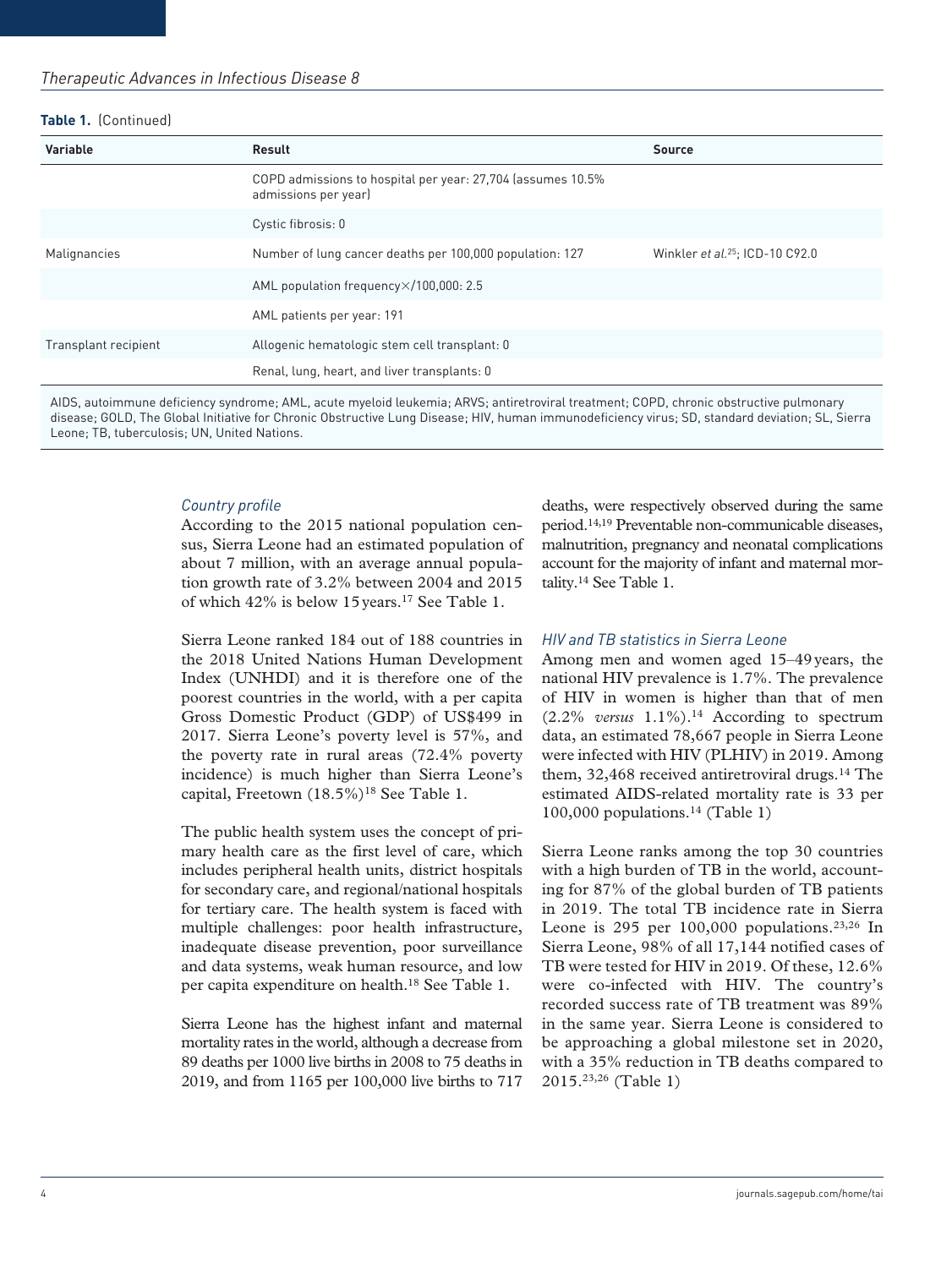# *Statistics of other immunosuppressive and respiratory illness burden in Sierra Leone*

Data on the burden of cancers in Sierra Leone is limited. Lung cancer related deaths are estimated at 127 per 100,000.25 A total 191 patients are affected by acute myeloid leukemia (AML) per year [International Statistical Classification of Diseases and Related Health Problems (ICD-10 C92.0)]. With an asthma prevalence rate of 4.6%,24 200, 147 adults in Sierra Leone are affected by asthma. (Table 1)

About 3.2% of the Sierra Leonean population have chronic obstructive pulmonary disease (COPD) in the Global Initiative for Chronic Obstructive Lung Disease (GOLD) stages II–IV. With the assumption that there are 10–15% admissions per year, about 27, 704 COPD-related admissions to hospitals are recorded annually. (Table 1)

## **Results**

#### *Cryptococcal disease and meningitis*

Since the current evidence on cryptococcal diseases is limited to the provision of tertiary care, little is known about the nationwide burden of cryptococcal disease in Sierra Leone. There is only one published article that provides primary data on cryptococcal diseases in Sierra Leone. In this study, the prevalence of cryptococcal antigenemia in patients with advanced HIV in a largescale urban tertiary hospital was 4.7%. The mortality associated with cryptococcosis was 62.5% during the 8-week follow-up.13 We assume that the nation-wide prevalence of cryptococcal disease in the HIV positive population is 3.2%, and the annual incidence rate is 3.95 per 100,000 populations. Therefore, the total burden of cryptococcosis is 302 cases per year (Table 2). There are no available data on cryptococcal meningitis among patients in Sierra Leone who have other risk factors for cryptococcal diseases.

#### Pneumocystis *pneumonia (PCP)*

Although PCP is among the most important opportunistic infections in patients with advanced AIDS and a common cause of death in immunosuppression caused by malignant tumors, cytotoxic agents, organ or tissue transplantation, and chronic organ dysfunction among HIV negative people,35,36 there is limited information on PCP

in Sierra Leone.37 We estimated the burden and annual incidence of PCP at 8.4 per 100,000 HIV populations and 643 HIV patients, respectively. Table 2 There is no data on the HIV negative population with risk factors for PCP.

## *Chronic pulmonary aspergillosis (CPA)*

CPA can mimic pulmonary TB (and be misdiagnosed as TB), may be a co-infection during the course of pulmonary TB treatment, and can occur after the completion of treatment, especially in those with residual cavities.28 We have modelled the annual CPA incidence based on pulmonary TB survivors, assuming a rate of 22% in those with residual cavities, estimated to be 22%.<sup>28</sup> This yields an estimated 1275 cases; applying a 15% annual mortality, the 5year period prevalence of CPA after TB is 4,108 cases.<sup>29</sup> The additional earlier and missed cases mistaken for TB, and CPA cases related to other underlying diseases such as pneumothorax, COPD, asthma etc. are estimated to add another 50% of cases, a total prevalence of 6,028 (Table 2).

## *Allergic fungal respiratory diseases*

The global burden of allergic fungal disease is huge. Of the 193 million global adult population with asthma, about 5 million had allergic bronchopulmonary aspergillosis (ABPA).<sup>30,38</sup> The prevalence of ABPA is lower in the WHO African region (419,000) than Europe (1,062,000) and the Americas  $(1,461,000)$ .<sup>30,38</sup> In Iran, an estimated 340 per 100,000 populations have allergic fungal diseases.39 Using a 2.5% prevalence rate (from South Africa), $40$  we estimate that about 5,000 adults have ABPA (Table 2). Using a conservative figure of 10% having severe asthma (in the Democratic Republic of Congo, the uncontrolled asthma percentage was  $56\%$ <sup>41</sup> and a 33% fungal sensitization rate, about 6,600 adults have severe asthma with fungal sensitization (SAFS) (Table 2). These estimates need corroboration and there could be some double counting between ABPA and SAFS. To address this high burden, there are available safe oral antifungal drugs effective in the control of severe symptoms of asthma.<sup>42</sup>

## *Invasive aspergillosis (IA) and mucormycosis*

IA and mucormycosis are rarely diagnosed in Sierra Leone. We have assumed that 10% of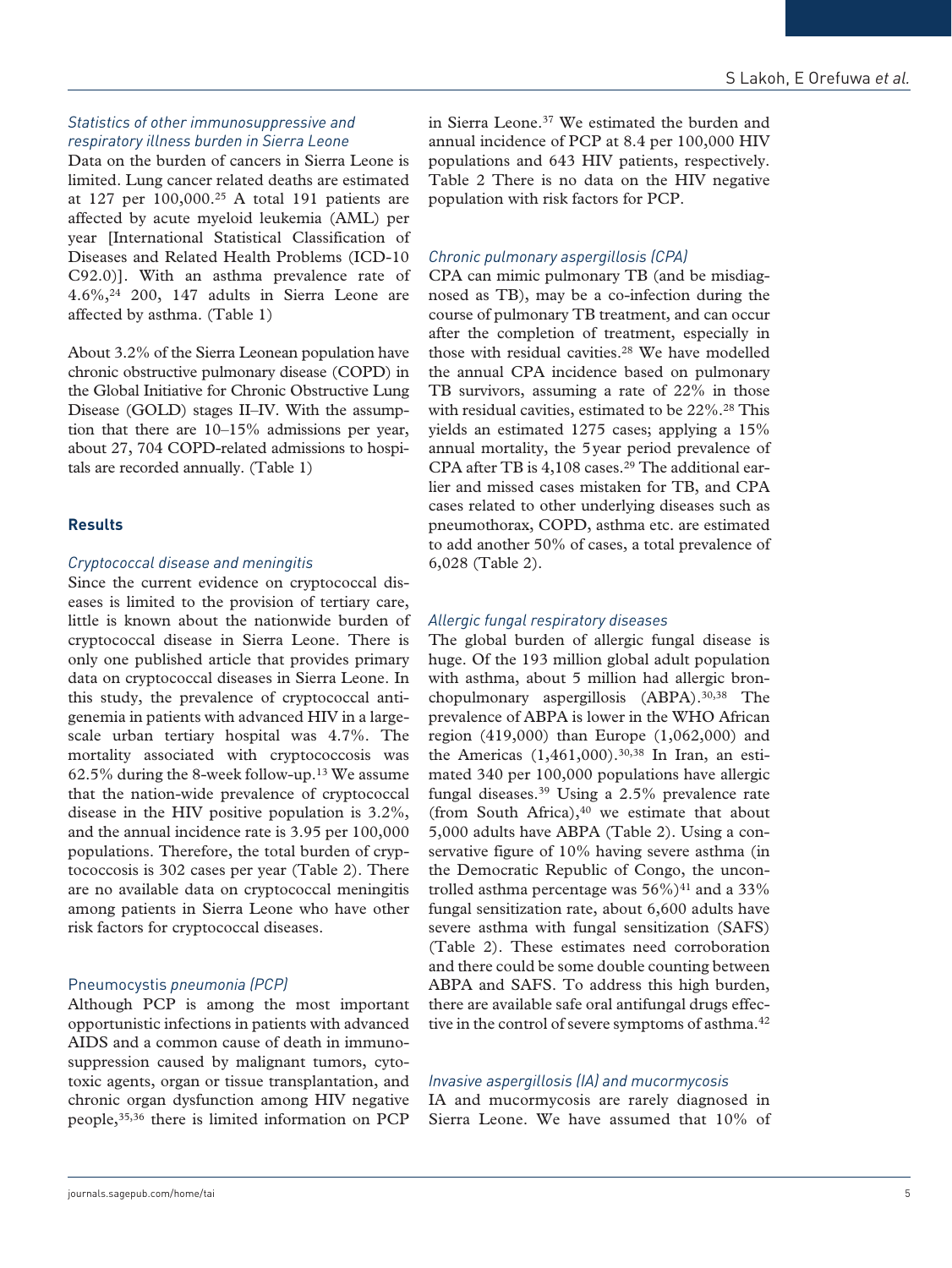| Burden of fungal infection                 |                     |                  |                                 | ş                     | HIV/AIDS | Respiratory | Cancer +          | Critical            | Assumptions                                                                      | References                                                        |
|--------------------------------------------|---------------------|------------------|---------------------------------|-----------------------|----------|-------------|-------------------|---------------------|----------------------------------------------------------------------------------|-------------------------------------------------------------------|
| Serious fungal<br>infection                | Rate per<br>100,000 | <b>Total</b>     | $\bf{m}$                        | underlying<br>disease |          | disease     | immunocompromised | surgery<br>$care +$ |                                                                                  |                                                                   |
| Cryptococcal<br>meningitis                 | 3.95                | 302              |                                 |                       | 302      |             |                   |                     | Country dependent                                                                | Lakoh et al. <sup>13</sup>                                        |
| Pneumocystis<br>pneumonia                  | 8.40                | 643              |                                 |                       | 643      |             |                   |                     |                                                                                  |                                                                   |
| Invasive aspergillosis                     | 6.25                | 478              |                                 |                       | 104      |             | $\sqrt{4}$        | 334                 | Rate in non-AML same as in<br>AML patients                                       | Lortholary et al. <sup>27</sup><br>Perkhofer et al. <sup>28</sup> |
| aspergillosis post TB<br>Chronic pulmonary | 16.67               | 1,275            |                                 |                       |          | 1275        |                   |                     | From Denning et al,<br><b>Bull WHO 2011</b>                                      | Denning et al. <sup>29</sup>                                      |
| aspergillosis post TB<br>Chronic pulmonary | 52.53               | 4,018            | $\mathbf{\Omega}$               |                       |          | 4018        |                   |                     | From Denning et al,<br>Bull WHO 2011                                             | Denning et al. <sup>29</sup>                                      |
| Chronic pulmonary<br>aspergillosis - all   | 78.79               | 6,028            | $\mathbf{r}$                    |                       |          | 6,028       |                   |                     | From Denning et al,<br>Bull WHO 2011                                             | al. <sup>29</sup><br>Denning et                                   |
| <b>ABPA</b>                                | 65.41               | 5,004            | ௨                               |                       |          | 5,004       |                   |                     | From Denning et al,<br>Med Mycol 2013                                            | Denning et al. <sup>30</sup>                                      |
| SAFS                                       | 86.34               | 6,605            | $\mathbf{\underline{\upalpha}}$ |                       |          | 6,605       |                   |                     |                                                                                  |                                                                   |
| Candidemia                                 | 5.00                | 383              |                                 |                       |          |             | 268               | 115                 | 5/100,000 (mean of<br>2–11/100,000)                                              | Arendrup et al. <sup>31</sup>                                     |
| Candida peritonitis                        | 0.75                | 57               |                                 |                       |          |             |                   | 57                  |                                                                                  | Montravers et al.32                                               |
| Oral candidiasis                           | 75.63               | 5,786            |                                 |                       | 5,786    |             |                   |                     | patients, with CD4 < 200<br>90% of untreated HIV                                 | Matee et al.33                                                    |
| Esophageal<br>candidiasis                  | 55.18               | 4,221            |                                 |                       | 4,221    |             |                   |                     | 20% of patients not on ARVs<br>and $CD4 < 200$ , and $0.5\%$ of<br>those on ARVs | Smith et al. <sup>31</sup>                                        |
| vaginitis (>4×/year)<br>Recurrent Candida  | 2,233.73            | 85,440           |                                 | 440<br>85             |          |             |                   |                     | Literature estimate is 5-8%<br>6% of adult female.                               | Foxman et al. <sup>33</sup><br>Denning et al. <sup>34</sup>       |
| Mucormycosis                               | 0.20                | $\frac{5}{1}$    |                                 |                       |          |             | 5L                |                     |                                                                                  |                                                                   |
| Histoplasmosis                             | 0.00                | $\circ$          |                                 |                       |          |             |                   |                     |                                                                                  |                                                                   |
| Fungal keratitis                           | 13.30               | 1017             |                                 | 1017                  |          |             |                   |                     |                                                                                  |                                                                   |
| Tinea capitis                              | 3,483.00            | 266,450          | $\mathsf \alpha$                | 266,450               |          |             |                   |                     |                                                                                  |                                                                   |
| Total serious fungal<br>infections         |                     | 376,643<br>4.92% |                                 | 352,907               | 11,056   | 17,636      | 323               |                     |                                                                                  |                                                                   |

# *Therapeutic Advances in Infectious Disease 8*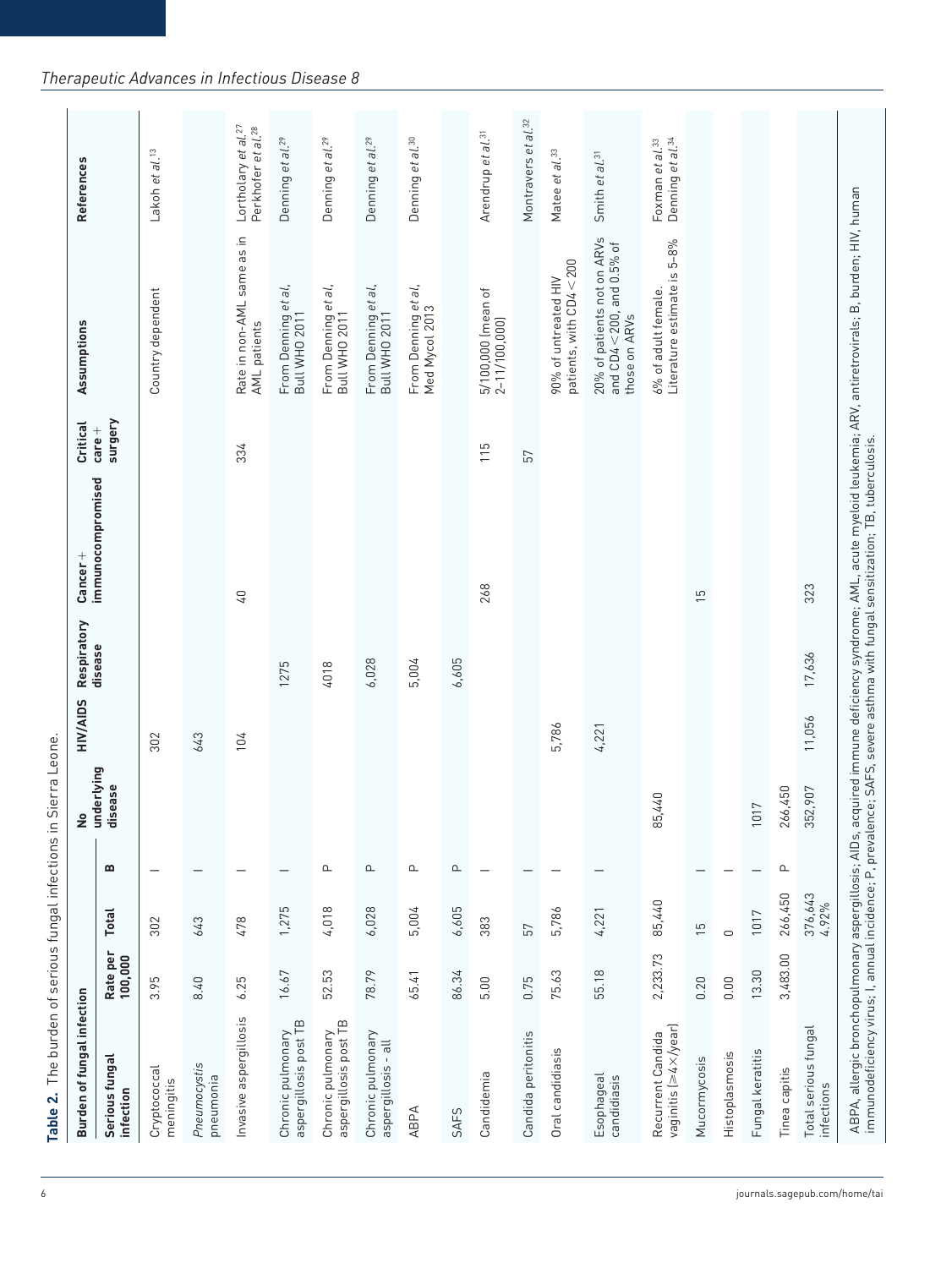AML is complicated by IA and this represents 50% of all haematological-associated IA. We have also assumed that 2.6% of lung cancers, 1.3% of COPD admissions to hospital, and 4% of AIDS deaths are also complicated by IA. Overall, 478 cases are likely (Table 2), not including other patient groups such those on high dose corticosteroids.<sup>27</sup> A much lower number of mucormycosis cases is assumed, at 2 per million, likely an under-estimate.

# *Fungal keratitis*

Based on data from East Africa, about 50% of microbial keratitis in Africa is fungal in origin. A modeling paper using data from Kenya and Egypt indicates that 13.3/100,000 population develop fungal keratitis annually.43 Young working age men are the highest risk group, usually with loss of vision or perforation of the eye. This translates into over 1000 eyes affected each year in Sierra Leone (Table 2).

# *Tinea capitis and other skin conditions*

Using a direct estimate based on the population of children below 15years in Sierra Leone, we estimated the burden of fungal infections using a pooled prevalence of 19% reported in sub-Saharan Africa.44 A total of 266,450 young persons in Sierra Leone have tinea capitis, giving a prevalence rate of 3,483 per 100,000 populations (Table 2).

# *Oral and esophageal candidiasis*

We estimated the burden of oral candidiasis by assuming that 90% of untreated HIV patients, with CD4<200 have oral candidiasis at some time over 2years. This estimate derives an incidence of 75.6 per 100,000 populations or 5,786 oral *Candida* infections annually in Sierra Leone (Table 2).45

The burden of esophageal candidiasis was estimated by assuming that 20% of patients with HIV are not on antiretrovirals (ARVs) and 5% of those on ARVs have CD4 cell count less than 200/µl. The annual incidence of esophageal candidiasis is 55.18 per 100,000 and the total burden of esophageal candidiasis is 4, 225 cases (Table 2).33

# *Other candida infections*

We estimated the nationwide annual incidence of candidemia and candida peritonitis in abdominal surgeries and cancer, other immunocompromised states such as diabetes, and on the general wards in Sierra Leone. Based on estimates by Arendrup, we assume the annual incidence of candidemia is 5 per 100, 000,31 given a total of 382 patients with candidemia reported annually. Of this, 268 occur in patients with cancer and other immunocompromised state and 115 in surgical and critically ill patients (Table 2).

According to the annual incidence rate reported by Montravers, 0.75 cases per 100,000 people,<sup>32</sup> we estimate that a total of 57 cases of abdominal surgery, cancer, and other immunocompromised patients suffer from candidal peritonitis (Table 2).

The presence of four or more episodes of vulvovaginal candidiasis in a woman over a year defines recurrent vulvovaginal candidiasis (RVVC).<sup>46</sup> It is a common infectious disease that is estimated to occur in 5–8% of women between 15–50years of age. $46$ 

In contrast to postmenopausal women, many causes of RVVC occur in women between 15 and 50 years of age.<sup>47</sup> Assuming 6% of the  $1,424,000$ women aged 15–49years in Sierra Leone have RVVC, the annual prevalence of recurrent *Candida* vaginitis is 2,234 per 100,000 females giving a total burden of  $85,440$  (Table 2).<sup>47</sup>

# *Other conditions*

We have not been able to estimate the incidence or prevalence of any form of histoplasmosis, including African histoplasmosis, mycetoma, or sporotrichosis in the absence of data. Three cases of chromoblastomycosis were described in a large series of 3,011 patients with various skin diseases in Sierra Leone.34

# **Discussion**

We have attempted, for the first time, to estimate the burden of serious fungal infections in Sierra Leone. Overall, 4.92% of the population in Sierra Leone is affected by serious fungal infections. This figure is lower than reported in Nigeria (11%),48 but slightly higher than reported in Ghana  $(4\%)$ ;<sup>49</sup> thus indicating a sub-regional heterogeneity of fungal disease burden despite the similar challenges in the HIV response in West Africa.16 The emergence of the HIV pandemic in the last three decades in Sierra Leone and other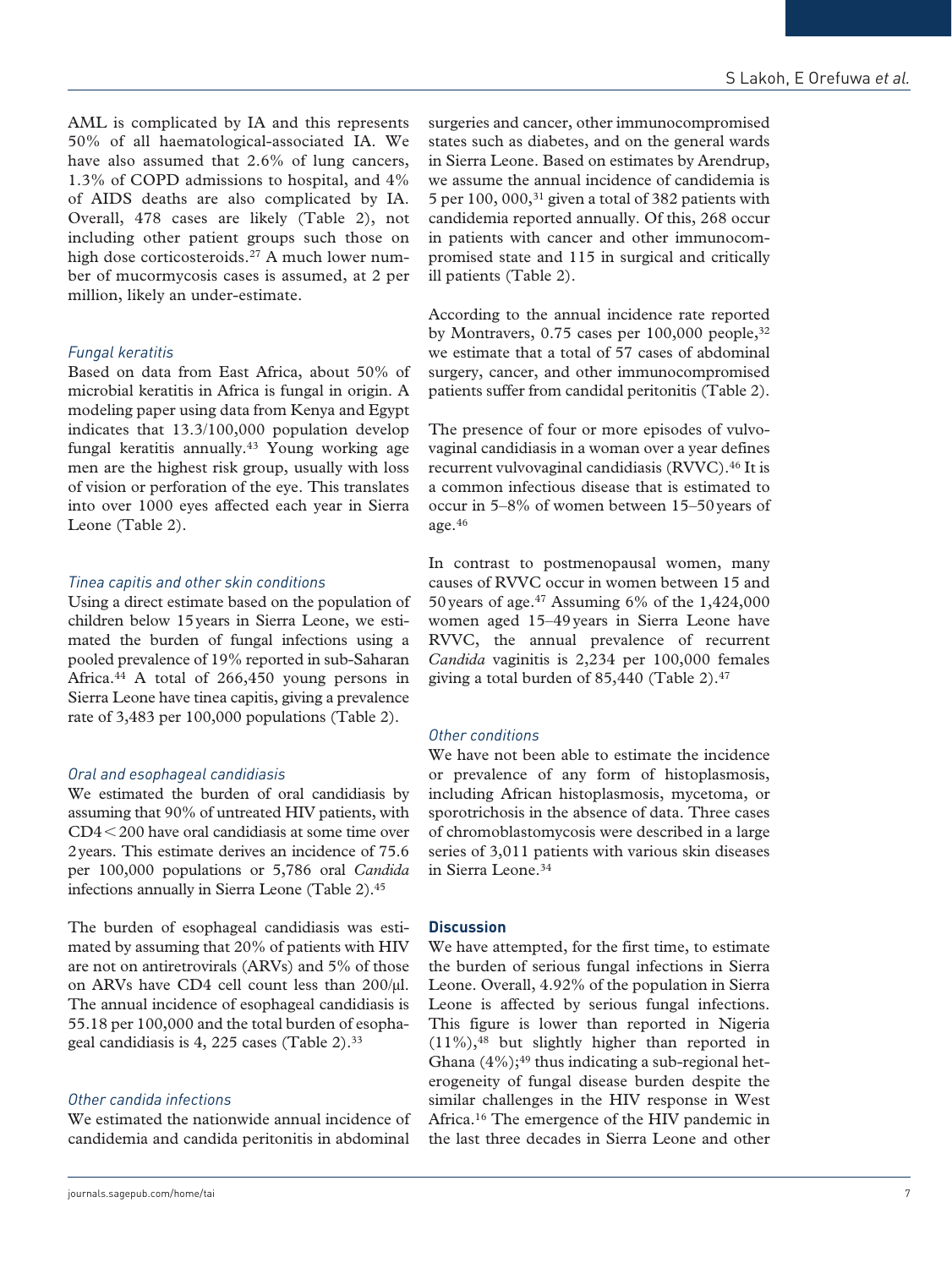countries in sub-Saharan Africa and the increase in the burden of non-communicable diseases may have proportionally affected the prevalence of fungal infections in the region.<sup>50</sup> The improvement of medical interventions and the increase in antibiotic consumption are both related to the increase in the GDP of LMICs, as well as the increase in the burden of fungal infections.<sup>2,51</sup>

In this study, nearly 60% of all the serious fungal diseases are tinea capitis infections affecting mostly children with no underlying chronic disorders. This trend is similar to estimates of tinea capitis in sub-Saharan Africa, where one in five children in sub-Saharan Africa have tinea capitis, making it one of the most common childhood diseases in the region.<sup>44</sup>

The estimated burden of fungal infections among people living with HIV in Sierra Leone is huge; the annual fungal burden is 2.9% in this population. This high burden of fungal disease in this population in a low HIV prevalence setting could probably be due to the late-stage presentation of HIV patients to care and the high burden of advanced HIV disease in the country. Alternatively, it could be as a result of the limited access to antiviral therapy, as less than 50% of the total HIV population were receiving antiretroviral therapy in 2019.15,20,21 In the face of this high burden of fungal diseases, access to potent and safe antifungal drugs is needed to optimize their treatment. Although amphotericin B is an effective anti-fungal agent recommended for the management of cryptococcal meningitis, its use in Sierra Leone is limited by cost and availability. As a result, fluconazole monotherapy is still the only antifungal therapy available in Sierra Leone for the treatment of cryptococcal meningitis.<sup>13</sup> Other antifungal agents like itraconazole, posaconazole, voriconazole, and ecchinocardins are not listed as part of the national essential medicine list and are hardly available in most pharmacies in the country. Changes in the susceptibility to antifungal drugs and the unavailability of routine fungal culture and drug susceptibility testing services have exacerbated the problem of fungal infections.42

In order to reduce the effect of fungal infections on HIV-related mortality, national and international guidelines have put forward various recommendations on the screening, treatment and prevention of fungal and other opportunistic infections. The WHO guidelines strongly recommend the use of dual therapy for cryptococcal meningitis and routine screening for cryptococcal disease in all patients living with HIV (PLHIV) with a CD4 cell counts less than  $100/\mu$ l.<sup>52</sup> Sierra Leone first piloted cryptococcal screening using the cryptococcal antigen assay in all PLHIV with a CD4 of less than  $100/\mu$ l in 2018.<sup>13</sup> The results of this study highlight that 4.6% of PLHIV with a CD4 less than 100/µl suffer from cryptococcal antigenemia. During the 8-week follow-up, the mortality rate associated with cryptococcal meningitis in this study was 64.2%.13 The mortality can be reduced to less than 25% by the adoption of the following four measures: delayed onset of ART in meningitis patients, repeated lumbar punctures (especially patients with elevated intracranial pressure), intravenous amphotericin B, and oral flucytosine for 1week. This would save about 120 deaths a year.

The Consolidated Guidelines on HIV Prevention, Diagnosis, Treatment, and Care in Sierra Leone recommends the prophylactic use of co-trimoxazole to prevent *Pneumocystis* pneumonia and other infections in all PLHIVs, regardless of the number of CD4 cells.<sup>37</sup> Nonetheless, the treatment of PCP in Sierra Leone is syndromic, based mostly on clinical presentation. In a recent report, only 1.7% of hospitalized HIV patients had a syndromic management for a diagnosis of PCP.20

Similar to reports in other countries in sub-Saharan Africa,53 a large number of the Sierra Leonean population has allergic and non allergic respiratory fungal diseases. Even with this high burden, itraconazole and voriconazole (both WHO Essential Medicines) are effective in the control of severe symptoms of asthma in the global market, $27$ although most are not available in Sierra Leone. The lack of voriconazole would impact the successful treatment of both chronic and invasive aspergillosis, if these diagnoses could be made.

Chronic lung histoplasmosis can present as nodules, infiltrates, and cavities, and may be misdiagnosed as smear negative TB.54 Owing to the limited data, we have not been able to estimate the incidence or prevalence of any form of histoplasmosis, including African Histoplasmosis. In some tertiary hospitals in Sierra Leone, where more than 40% of TB cases are smear-negative,  $2^2$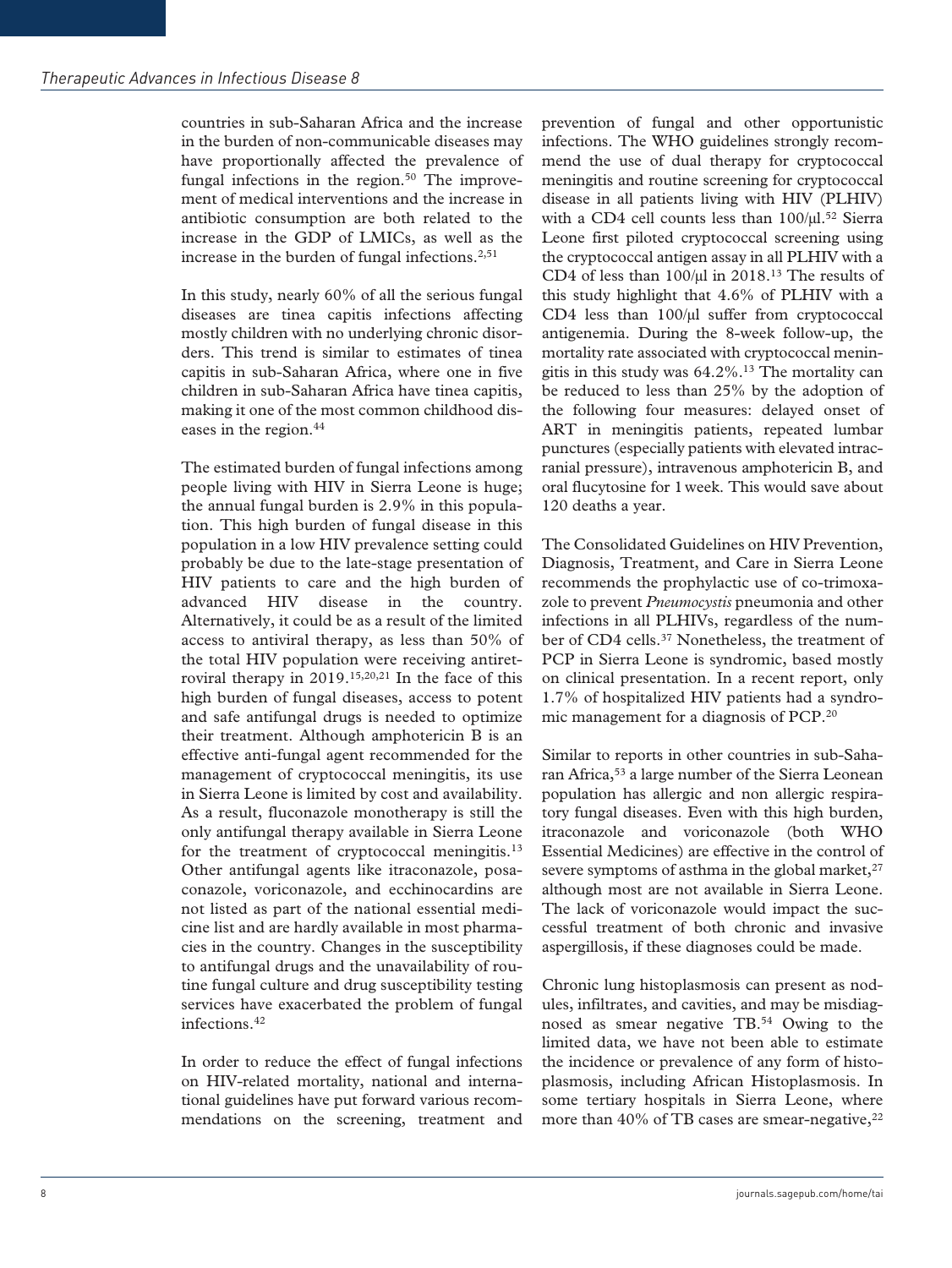most cases of lung histoplasmosis may be misdiagnosed as smear-negative TB. As a result, the delay in providing the appropriate fungal treatment services to this population.

We estimated a huge burden of mucocutaneous and invasive candidiasis and candidemia in different sub-population groups. This is a concern, because candidiasis is still a main cause of morbidity, and in invasive infections, its mortality rate is as high as  $70\%$ .<sup>55</sup> Moreover, the recommended first line antifungal therapy for candidemia, echinocandins, is generally not available in lowincome countries like Sierra Leone.<sup>56</sup>

Our study has some limitations worthy of note. Due to limited information on fungal infections in Sierra Leone, we made some assumptions based on data from other countries to estimate the burden of fungal infections. Furthermore, we have not been able to map groups at risk of fungal infections; there was no data on the number of people using immunosuppressive drugs or with autoimmune connective diseases who are major risk groups for serious fungal infections. There is no data on the number of organs or hematopoietic stem cell transplants in Sierra Leone. As a result, the true burden of serious fungal infections in the country may be overestimated or underestimated. Similarly, since there is no complete data, the confidence range we use in the estimation may be very wide.

Despite these limitations, our results of mapping the burden of fungal infections are consistent with findings in neighboring African countries and provide policymakers and clinicians with an understanding of the burden of serious fungal infections needed for clinical and public health practice.

#### **Conclusion**

This study estimated for the first time the burden of fungal disease burden in Sierra Leone, where approximately 5% of people suffer from serious fungal infections each year.

In order to improve on the early detection and timely treatment of fungal infections, there is a need to strengthen the capacity of the microbiology laboratories, advocate for the integration of the management, and the prevention of fungal infections to routine health service delivery as part of the package for the universal health coverage, and educate health service providers, patients, and their caregivers and communities about the diagnosis, treatment, and prevention of fungal infections.

Finally, effort should be made to improve the knowledge of fungal infections through research and surveillance of serious fungal infections, especially in high-risk groups, such as immunosuppressed HIV-negative people, patients in intensive care units, and people undergoing major surgery.

## **Author contributions**

DWD and EO conceptualized the study. SL, MNK, and DFJ screened the search results and identified the included studies. DWD, SL, JBK, and SK extracted the data from included studies. SL wrote the first draft of the manuscript. DWD, SL, EO, MNK, DFJ, SK, and JBK reviewed the draft of the manuscript.

#### **Conflict of interest statement**

The authors declare that there is no conflict of interest.

#### **Funding**

The authors received no financial support for the research, authorship, and/or publication of this article.

## **ORCID iD**

Sulaiman Lakoh **b** [https://orcid.org/0000-0002-](https://orcid.org/0000-0002-7639-0004) [7639-0004](https://orcid.org/0000-0002-7639-0004)

## **Availability of data**

The extracted data that support the findings of this study is available from the corresponding author, upon reasonable request.

#### **References**

- 1. Firacative C. Invasive fungal disease in humans: are we aware of the real impact? *Mem Inst Oswaldo Cruz* 2020; 115: e200430.
- 2. Vallabhaneni S, Mody RK, Walker T*, et al*. The global burden of fungal diseases. *Infect Dis Clin North Am* 2016; 30: 1–11.
- 3. Bongomin F, Gago S, Oladele RO*, et al*. Global and multi-national prevalence of fungal diseasesestimate precision. *I Fungi (Basel)*; 3: 57.
- 4. World Health Organization. Report on neglected tropical disease, [https://www.who.int/neglected\\_](https://www.who.int/neglected_diseases/diseases/en/)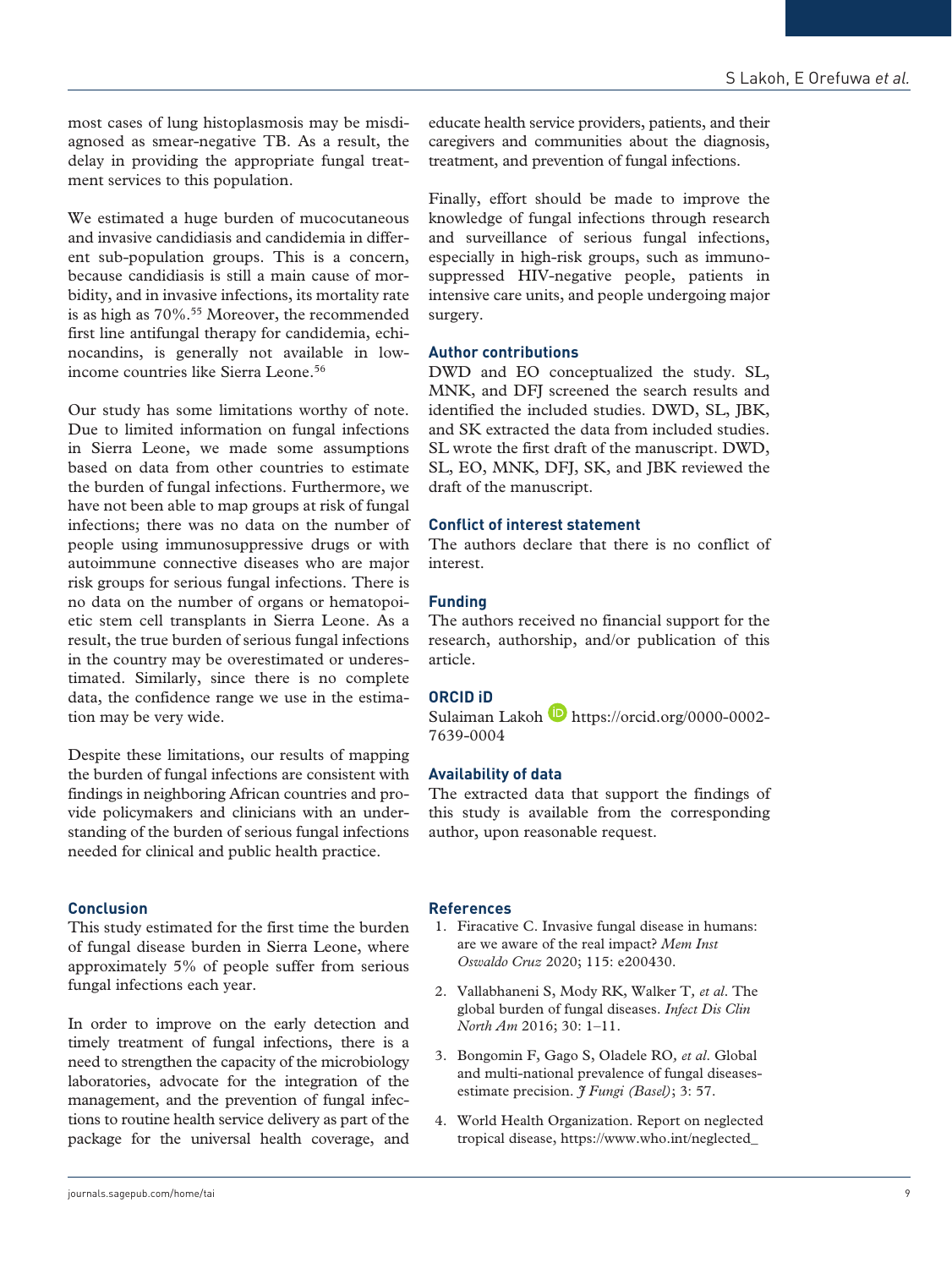[diseases/diseases/en/](https://www.who.int/neglected_diseases/diseases/en/) (2018, accessed 21 February 2021).

- 5. Engels D and Zhou XN. Neglected tropical diseases: an effective global response to local poverty-related disease priorities. *Infect Dis Poverty* 2020; 9: 10.
- 6. World Health Organization. Accelerating elimination of NTDs – towards 2030, [https://](https://espen.afro.who.Int/) [espen.afro.who.int/](https://espen.afro.who.Int/) (accessed 13 March 2021).
- 7. Hotez PJ. Aboriginal populations and their neglected tropical diseases. *PLoS Negl Trop Dis* 2014; 8: e2286.
- 8. Gouda HN, Charlson F, Sorsdahl K*, et al*. Burden of non-communicable diseases in sub-Saharan Africa, 1990-2017: results from the global burden of disease study 2017. *Lancet Glob Health* 2019; 7: e1375–1387.
- 9. Global Burden of Disease Cancer Collaboration. Global, regional, and national cancer incidence, mortality, years of life lost, years lived with disability, and disability-adjusted life-years for 29 cancer groups, 1990 to 2016: a systematic analysis for the global burden of disease study. *JAMA Oncol* 2018; 4: 1553–1568.
- 10. Kaldor M and Vincent J. *Evaluation of UNDP assistance to conflict-affected countries. Case study: Sierra Leone*. New York: UNDP, 2006, pp.1–39.
- 11. World Health Organization. *Health worker Ebola infections in Guinea, Liberia and Sierra Leone*. Geneva, Switzerland: World Health Organization, 2015, pp.1–16.
- 12. Wurie I. Sierra Leone laboratory systems now and future. *Afr J Lab Med* 2016; 5: 549.
- 13. Lakoh S, Rickman H, Sesay M*, et al*. Prevalence and mortality of cryptococcal disease in adults with advanced HIV in an urban tertiary hospital in Sierra Leone: a prospective study. *BMC Infect Dis* 2020; 20: 141.
- 14. Statistics Sierra Leone (Stats SL) and ICF. *Sierra Leone demographic and health survey 2019: key indicators*, [https://dhsprogram.com/pubs/pdf/](https://dhsprogram.com/pubs/pdf/PR122/PR122.pdf) [PR122/PR122.pdf](https://dhsprogram.com/pubs/pdf/PR122/PR122.pdf) (2019, accessed 20 Febraury 2021).
- 15. Global AIDS Monitoring 2020. Country progress report – Sierra Leone, [https://www.ecoi.net/en/](https://www.ecoi.net/en/file/local/2038366/SLE_2020_countryreport.pdf) [file/local/2038366/SLE\\_2020\\_countryreport.pdf](https://www.ecoi.net/en/file/local/2038366/SLE_2020_countryreport.pdf)  (accessed 23 February 2021).
- 16. UNAIDS. Regional factsheets-West and Central Africa, [https://www.unaids.org/en/](https://www.unaids.org/en/regionscountries/westandcentralafrica) [regionscountries/westandcentralafrica](https://www.unaids.org/en/regionscountries/westandcentralafrica) (2018) (accessed 23 February 2021)
- 17. The 2015 Sierra Leone Population Census, [https://www.statistics.sl/images/StatisticsSL/](https://www.statistics.sl/images/StatisticsSL/Documents/Census/2015/sl_2015_phc_thematic_report_on_pop_structure_and_pop_distribution.pdf) [Documents/Census/2015/sl\\_2015\\_phc\\_thematic\\_](https://www.statistics.sl/images/StatisticsSL/Documents/Census/2015/sl_2015_phc_thematic_report_on_pop_structure_and_pop_distribution.pdf) report on pop structure and pop distribution. [pdf](https://www.statistics.sl/images/StatisticsSL/Documents/Census/2015/sl_2015_phc_thematic_report_on_pop_structure_and_pop_distribution.pdf) (accessed 23 February 2021).
- 18. IMF Staff Country Reports. Sierra Leone: economic development documents-national development plan, 2019-23, [https://www.imf.](https://www.imf.org/en/Publications/CR/Issues/2019/07/09/Sierra-Leone-Economic-Development-Documents-National-Development-Plan-2019-23-47099#:~:text=Staff%20Country%20Reports-,Sierra%20Leone%20%3A%20Economic%20Development%20Documents,National%20Development%20Plan%2C%202019%2D23&text=The%20Government%20of%20Sierra%20Leone) [org/en/Publications/CR/Issues/2019/07/09/](https://www.imf.org/en/Publications/CR/Issues/2019/07/09/Sierra-Leone-Economic-Development-Documents-National-Development-Plan-2019-23-47099#:~:text=Staff%20Country%20Reports-,Sierra%20Leone%20%3A%20Economic%20Development%20Documents,National%20Development%20Plan%2C%202019%2D23&text=The%20Government%20of%20Sierra%20Leone) [Sierra-Leone-Economic-Development-](https://www.imf.org/en/Publications/CR/Issues/2019/07/09/Sierra-Leone-Economic-Development-Documents-National-Development-Plan-2019-23-47099#:~:text=Staff%20Country%20Reports-,Sierra%20Leone%20%3A%20Economic%20Development%20Documents,National%20Development%20Plan%2C%202019%2D23&text=The%20Government%20of%20Sierra%20Leone)[Documents-National-Development-](https://www.imf.org/en/Publications/CR/Issues/2019/07/09/Sierra-Leone-Economic-Development-Documents-National-Development-Plan-2019-23-47099#:~:text=Staff%20Country%20Reports-,Sierra%20Leone%20%3A%20Economic%20Development%20Documents,National%20Development%20Plan%2C%202019%2D23&text=The%20Government%20of%20Sierra%20Leone)[Plan-2019-23-47099#:~:text=Staff%20](https://www.imf.org/en/Publications/CR/Issues/2019/07/09/Sierra-Leone-Economic-Development-Documents-National-Development-Plan-2019-23-47099#:~:text=Staff%20Country%20Reports-,Sierra%20Leone%20%3A%20Economic%20Development%20Documents,National%20Development%20Plan%2C%202019%2D23&text=The%20Government%20of%20Sierra%20Leone) [Country%20Reports-,Sierra%20Leone%20](https://www.imf.org/en/Publications/CR/Issues/2019/07/09/Sierra-Leone-Economic-Development-Documents-National-Development-Plan-2019-23-47099#:~:text=Staff%20Country%20Reports-,Sierra%20Leone%20%3A%20Economic%20Development%20Documents,National%20Development%20Plan%2C%202019%2D23&text=The%20Government%20of%20Sierra%20Leone) [%3A%20Economic%20Development%20](https://www.imf.org/en/Publications/CR/Issues/2019/07/09/Sierra-Leone-Economic-Development-Documents-National-Development-Plan-2019-23-47099#:~:text=Staff%20Country%20Reports-,Sierra%20Leone%20%3A%20Economic%20Development%20Documents,National%20Development%20Plan%2C%202019%2D23&text=The%20Government%20of%20Sierra%20Leone) [Documents,National%20Development%20](https://www.imf.org/en/Publications/CR/Issues/2019/07/09/Sierra-Leone-Economic-Development-Documents-National-Development-Plan-2019-23-47099#:~:text=Staff%20Country%20Reports-,Sierra%20Leone%20%3A%20Economic%20Development%20Documents,National%20Development%20Plan%2C%202019%2D23&text=The%20Government%20of%20Sierra%20Leone) [Plan%2C%202019%2D23&text=The%20](https://www.imf.org/en/Publications/CR/Issues/2019/07/09/Sierra-Leone-Economic-Development-Documents-National-Development-Plan-2019-23-47099#:~:text=Staff%20Country%20Reports-,Sierra%20Leone%20%3A%20Economic%20Development%20Documents,National%20Development%20Plan%2C%202019%2D23&text=The%20Government%20of%20Sierra%20Leone) [Government%20of%20Sierra%20](https://www.imf.org/en/Publications/CR/Issues/2019/07/09/Sierra-Leone-Economic-Development-Documents-National-Development-Plan-2019-23-47099#:~:text=Staff%20Country%20Reports-,Sierra%20Leone%20%3A%20Economic%20Development%20Documents,National%20Development%20Plan%2C%202019%2D23&text=The%20Government%20of%20Sierra%20Leone) [Leone'](https://www.imf.org/en/Publications/CR/Issues/2019/07/09/Sierra-Leone-Economic-Development-Documents-National-Development-Plan-2019-23-47099#:~:text=Staff%20Country%20Reports-,Sierra%20Leone%20%3A%20Economic%20Development%20Documents,National%20Development%20Plan%2C%202019%2D23&text=The%20Government%20of%20Sierra%20Leone)s,welfare%20of%20Sierra%20Leone's%20 citizens (accessed 23 February 2021).
- 19. Sierra Leone demographic and health survey 2008, [https://dhsprogram.com/pubs/pdf/FR225/](https://dhsprogram.com/pubs/pdf/FR225/FR225.pdf) [FR225.pdf](https://dhsprogram.com/pubs/pdf/FR225/FR225.pdf) (accessed 20 February 2021).
- 20. Lakoh S, Jiba DF, Kanu JE*, et al*. Causes of hospitalization and predictors of HIV-associated mortality at the main referral hospital in Sierra Leone: a prospective study. *BMC Public Health* 2019; 19: 1320.
- 21. Yendewa GA, Poveda E, Lakoh S*, et al*. High prevalence of late-stage disease in newly diagnosed human immunodeficiency virus patients in Sierra Leone. *Open Forum Infect Dis* 2018; 5: ofy208.
- 22. Lakoh S, Jiba DF, Adekanmbi O*, et al*. Diagnosis and treatment outcomes of adult tuberculosis in an urban setting with high HIV prevalence in Sierra Leone: a retrospective study. *Int I Infect Dis* 2020; 96: 112–118.
- 23. World Health Organization. Global TB report, [https://www.who.int/tb/publications/global\\_](https://www.who.int/tb/publications/global_report/en/) [report/en/](https://www.who.int/tb/publications/global_report/en/) (2020) (accessed 10 January 2021).
- 24. To T, Stanojevic S, Moores G*, et al*. Global asthma prevalence in adults: findings from the cross-sectional world health survey. *BMC Public Health* 2012; 12: 204.
- 25. Winkler V, Ott JJ, Cowan M*, et al*. Smoking prevalence and its impacts on lung cancer mortality in sub-Saharan Africa: an epidemiological study. *Prev Med* 2013; 57: 634–640.
- 26. The World Health Organization. The global TB report 2019, [https://apps.who.int/iris/bitstream/](https://apps.who.int/iris/bitstream/handle/10665/336069/9789240013131-eng.pdf?ua=1) [handle/10665/336069/9789240013131-eng.](https://apps.who.int/iris/bitstream/handle/10665/336069/9789240013131-eng.pdf?ua=1) [pdf?ua=1](https://apps.who.int/iris/bitstream/handle/10665/336069/9789240013131-eng.pdf?ua=1) (accessed 10 January 2021).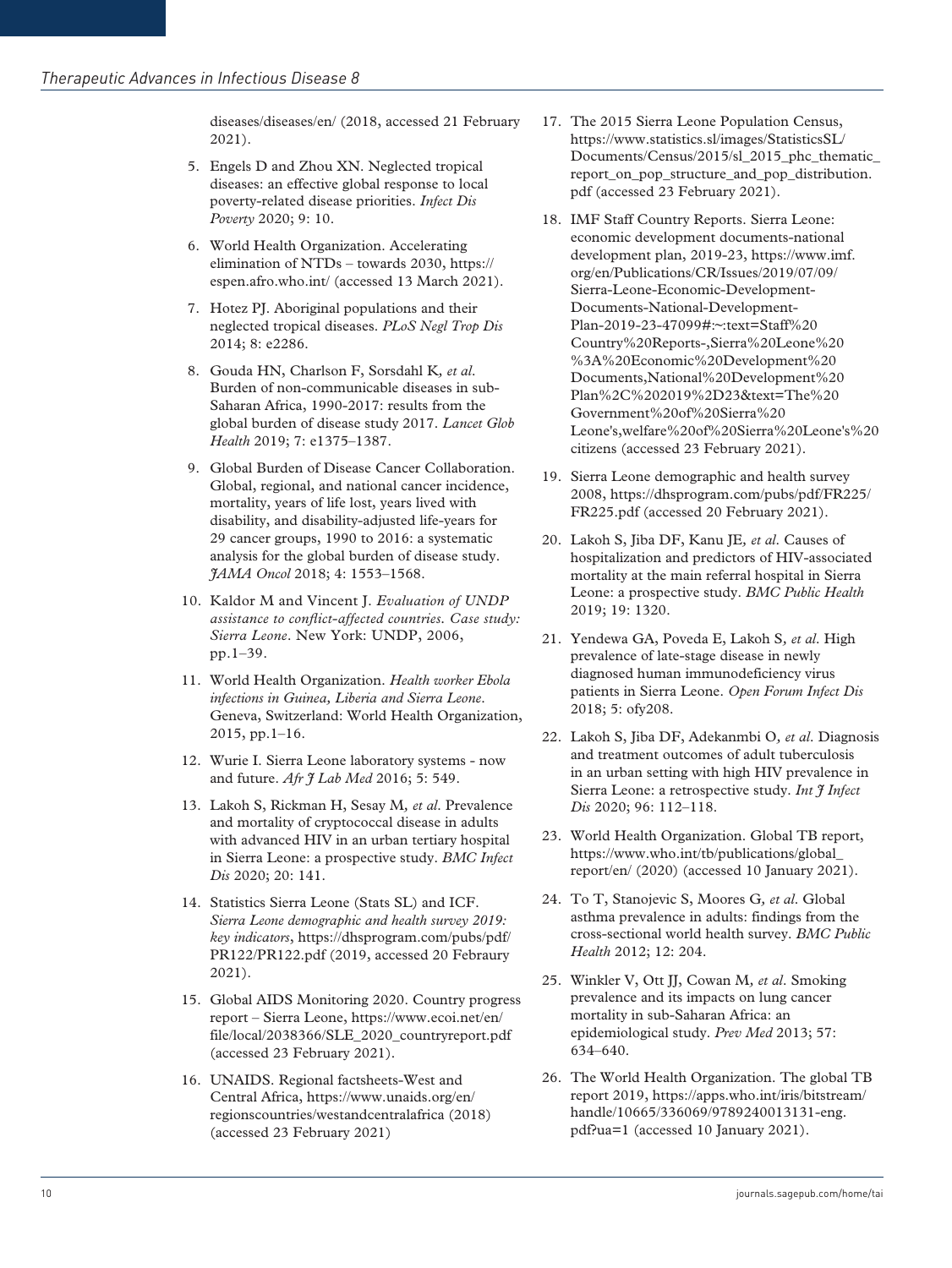- 27. Lortholary O, Gangneux JP, Sitbon K*, et al*.; French Mycosis Study Group. Epidemiological trends in invasive aspergillosis in France: the SAIF network (2005-2007). *Clin Microbiol Infect* 2011; 17: 1882–1889.
- 28. Denning DW, Pleuvry A and Cole DC. Global burden of chronic pulmonary aspergillosis as a sequel to pulmonary tuberculosis. *Bull World Health Organ* 2011; 89: 864–872.
- 29. Perkhofer S, Lass-Flörl C, Hell M*, et al*. The Nationwide Austrian Aspergillus Registry: a prospective data collection on epidemiology, therapy and outcome of invasive mould infections in immunocompromised and/or immunosuppressed patients. *Int J Antimicrob Agents* 2010; 36: 531–536.
- 30. Denning DW, Pleuvry A and Cole DC. Global burden of allergic bronchopulmonary aspergillosis with asthma and its complication chronic pulmonary aspergillosis in adults. *Med Mycol* 2013; 51: 361–370.
- 31. Arendrup MC. Epidemiology of invasive candidiasis. *Curr Opin Crit Care* 2010; 16: 445–452.
- 32. Montravers P. A multicentre study of antifungal strategies and outcome of Candida spp. peritonitis in intensive-care units. *Clin Microbiol Infect* 2011; 17: 1061–1067.
- 33. Smith E and Orholm M. Trends and patterns of opportunistic diseases in Danish AIDS patients 1980-1990. *Scand J Infect Dis* 1990; 22: 665–672.
- 34. Bari A. Pattern of skin infections in black Africans of Sierra Leone (West Africa). *Indian J Dermatol* 2007; 52: 30–34.
- 35. Oladele RO, Otu AA, Richardson MD*, et al*. Diagnosis and management of *Pneumocystis* pneumonia in resource-poor settings. *J Health Care Poor Underserved* 2018; 29: 107–158.
- 36. Rouyer M, Stoclin A and Blanc FX. La pneumocystose chez le patient adulte non infecté par le VIH [Pneumocystis pneumonia in HIV-negative adults]. *Rev Mal Respir* 2015; 32: 985–990.
- 37. Resilient & Responsive Health Organizations. Consolidated guidelines on HIV prevention, diagnosis, treatment and care in Sierra Leone, [https://www.resilientinstitutionsafrica.org/](https://www.resilientinstitutionsafrica.org/resources/consolidated-guidelines-hiv-prevention-diagnosis-treatment-and-care-sierra-leone) [resources/consolidated-guidelines-hiv-prevention](https://www.resilientinstitutionsafrica.org/resources/consolidated-guidelines-hiv-prevention-diagnosis-treatment-and-care-sierra-leone)[diagnosis-treatment-and-care-sierra-leone](https://www.resilientinstitutionsafrica.org/resources/consolidated-guidelines-hiv-prevention-diagnosis-treatment-and-care-sierra-leone)  (accessed 13 March 2021).
- 38. Agarwal R, Chakrabarti A, Shah A*, et al*; ABPA Complicating Asthma ISHAM Working Group.

Allergic bronchopulmonary aspergillosis: review of literature and proposal of new diagnostic and classification criteria. *Clin Exp Allergy* 2013; 43: 850–873.

- 39. Hedayati MT, Taghizadeh Armaki M, Yazdani Charati J*, et al*. Burden of fungal infections in Iran. *J Infect Dev Ctries* 2018; 12: 910–918.
- 40. Benatar SR, Keen GA and Du Toit Naude W. Aspergillus hypersensitivity in asthmatics in Cape town. *Clin Allergy* 1980; 10: 285–291.
- 41. Kabengele BO, Kayembe JN, Kayembe PK*, et al*. Factors associated with uncontrolled asthma in adult asthmatics in Kinshasa, Democratic Republic of Congo. *PLoS One* 2019; 14: e0215530.
- 42. Rapeport WG, Ito K and Denning DW. The role of antifungals in the management of patients with severe asthma. *Clin Transl Allergy* 2020; 10: 46.
- 43. Brown L, Leck AK, Gichangi M*, et al*. The global incidence and diagnosis of fungal keratitis. *Lancet Infect Dis* 2021; 21: e49–e57.
- 44. Bongomin F, Olum R, Nsenga L*, et al*. Estimation of the burden of tinea capitis among children in Africa. *Mycoses* 2021; 64: 349–363.
- 45. Matee MI, Scheutz F and Moshy J. Occurrence of oral lesions in relation to clinical and immunological status among HIV-infected adult Tanzanians. *Oral Dis* 2000; 6: 106–111.
- 46. Foxman B, Marsh JV, Gillespie B*, et al*. Frequency and response to vaginal symptoms among white and African American women: results of a random digit dialing survey. *J Womens Health* 1998; 7: 1167–1174.
- 47. Denning DW, Kneale M, Sobel JD, *et al*. Global burden of recurrent vulvovaginal candidiasis. *Lancet Infect Dis* 2018;18:e339–e347.
- 48. Oladele RO and Denning DW. Burden of serious fungal infection in Nigeria. *West Afr J Med* 2014; 33: 107–114.
- 49. Ocansey BK, Pesewu GA, Codjoe FS*, et al*. Estimated burden of serious fungal infections in Ghana. *J Fungi (Basel)* 2019; 5: 38.
- 50. Larson PS. Access to health care in sub-Saharan Africa: challenges in a changing health landscape in a context of development. In: T Watanabe and C Watanabe (eds) *Health in ecological perspectives in the anthropocene*. Singapore: Springer, 2019.